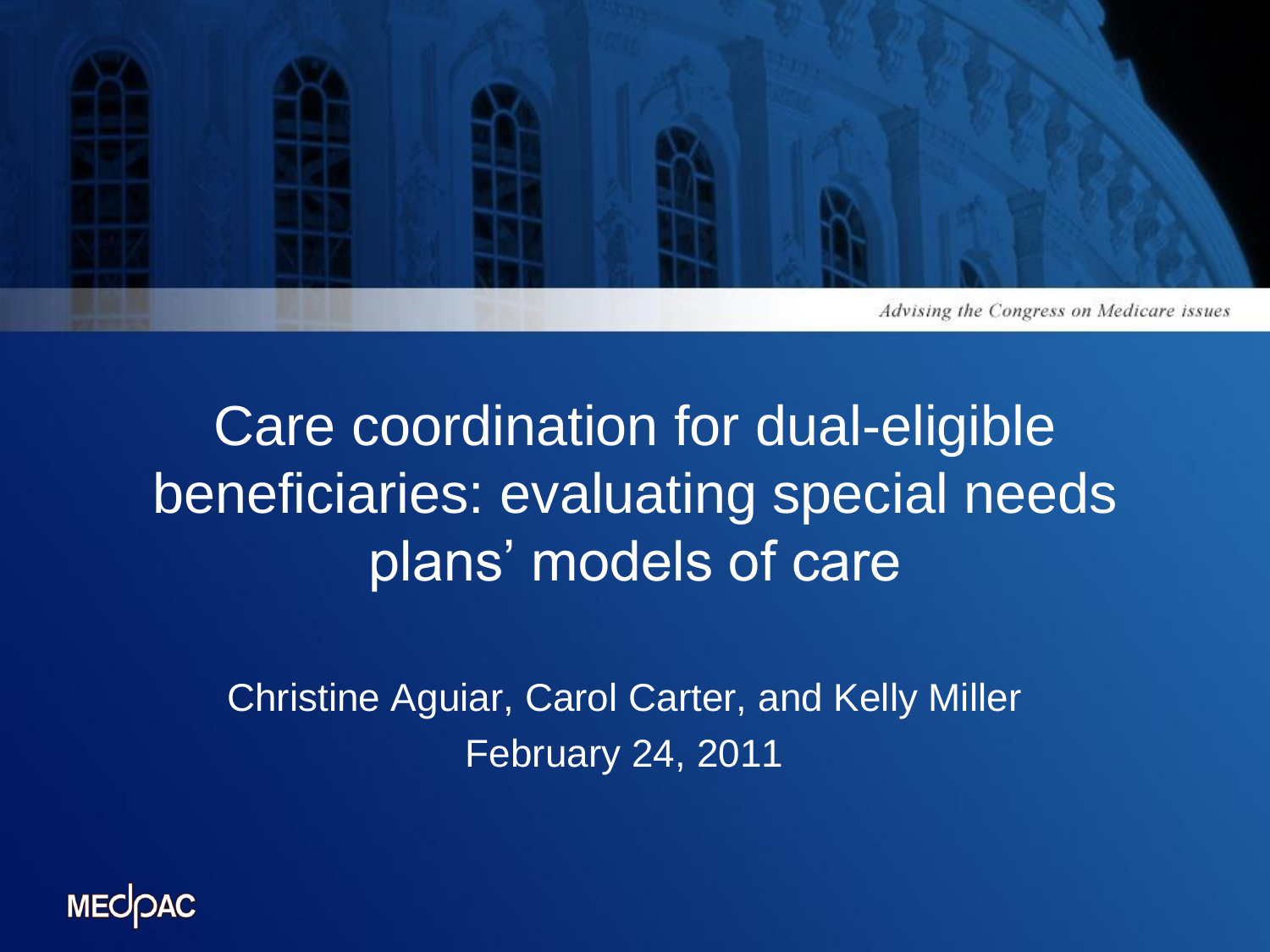## Context of the analysis of D-SNP models of care

#### ■ Past research

- **November presentation on integrated care programs**
- **Found similar key care coordination activities and** Medicaid integration
- **Current analysis** 
	- Compared D-SNP models of care to fully integrated care programs
	- **Can D-SNP MOCs be used to evaluate care** coordination and Medicaid integration?
	- **Relationship between MOC descriptions and quality?**

#### **MECIOAC**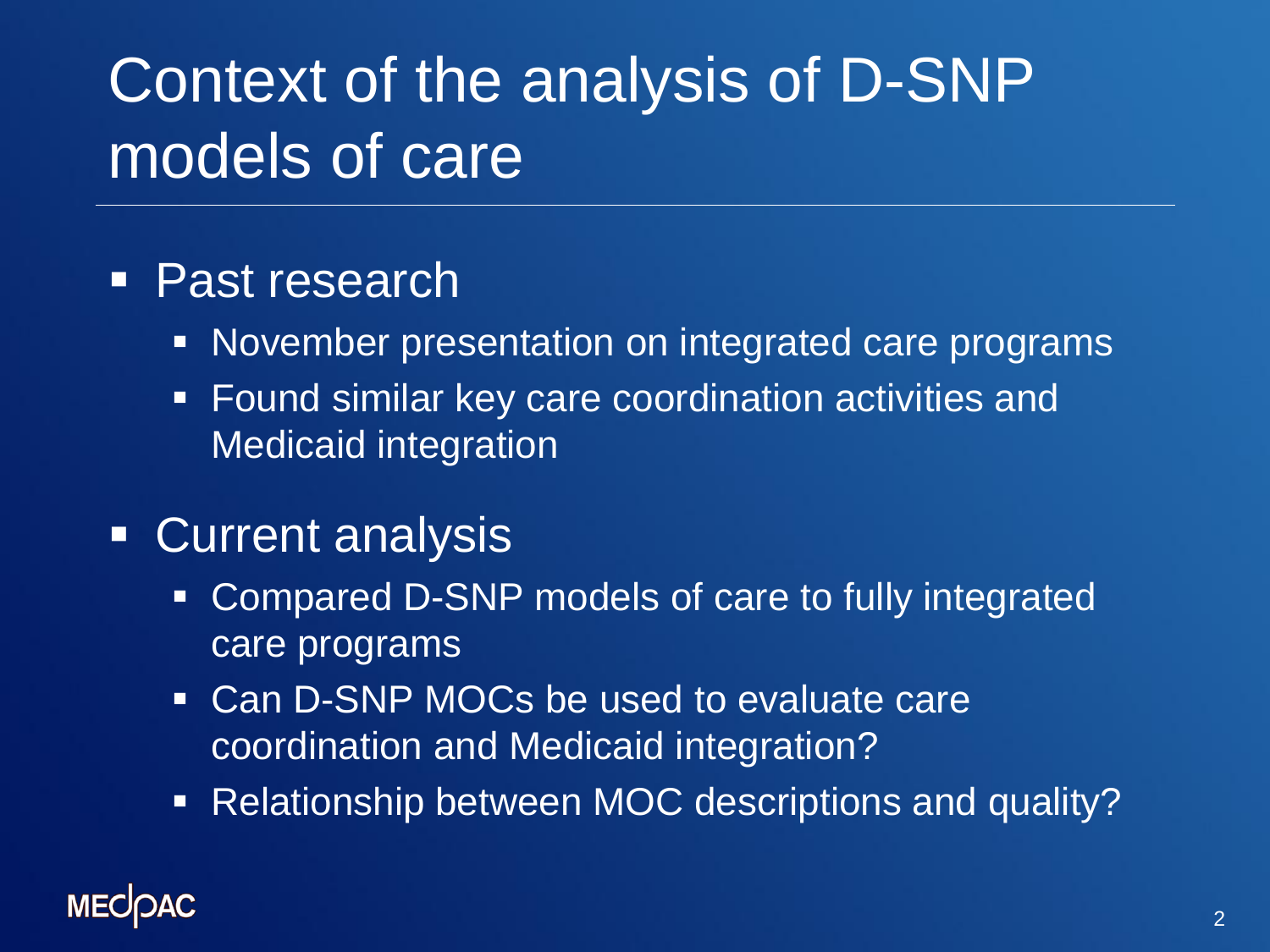#### Background: Special Needs Plans

 Types of SNPs: Dual-eligible, chronic condition, institutional

**Differences from MA plans** 

- **Can limit enrollment to target populations**
- **Dual eligible SNPs can enroll members each** month, not just during enrollment periods

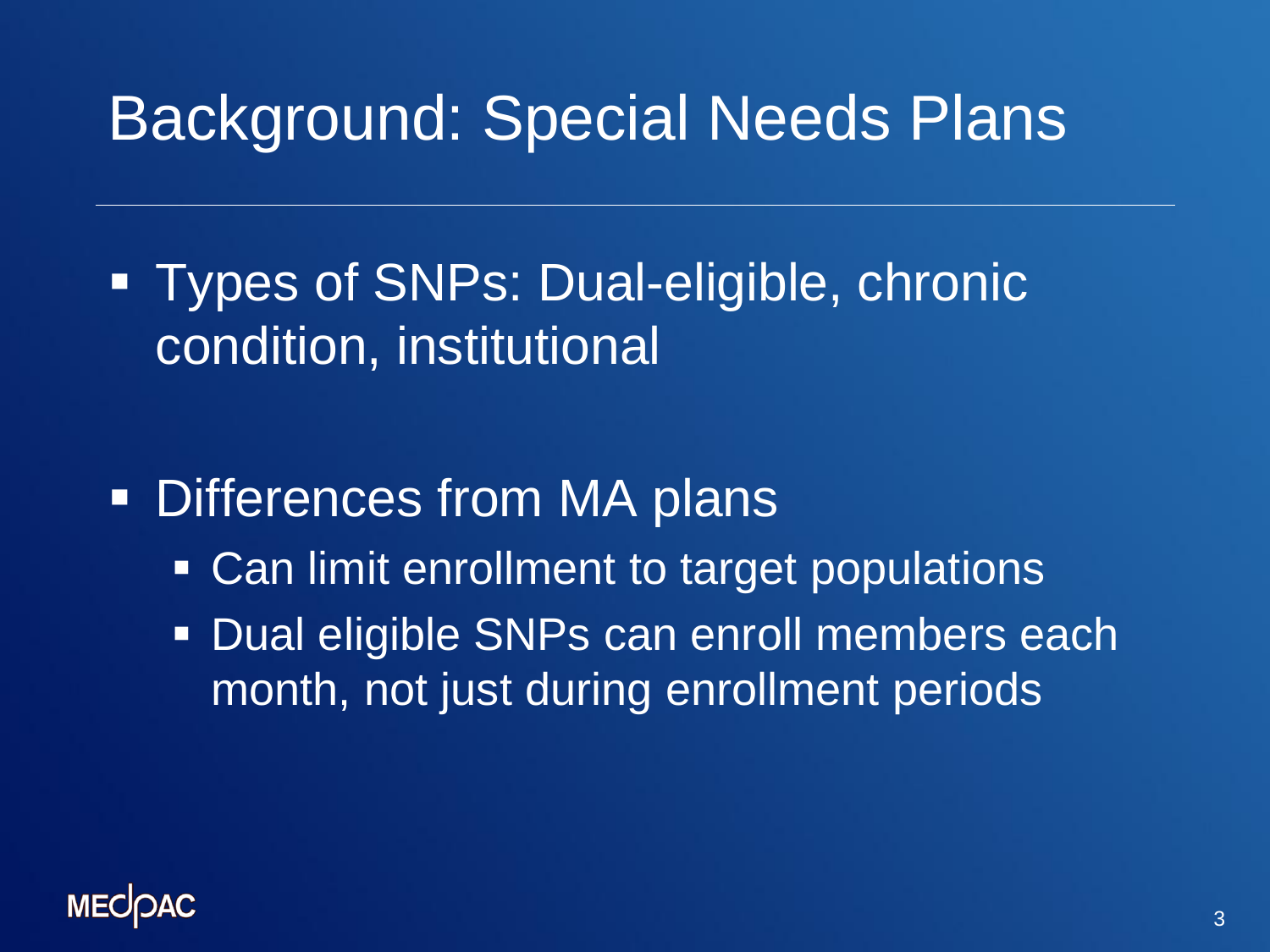#### Concerns about SNPs

**SNPs may not be providing specialized** care to their target populations

**SNPs may not be coordinating Medicaid** benefits

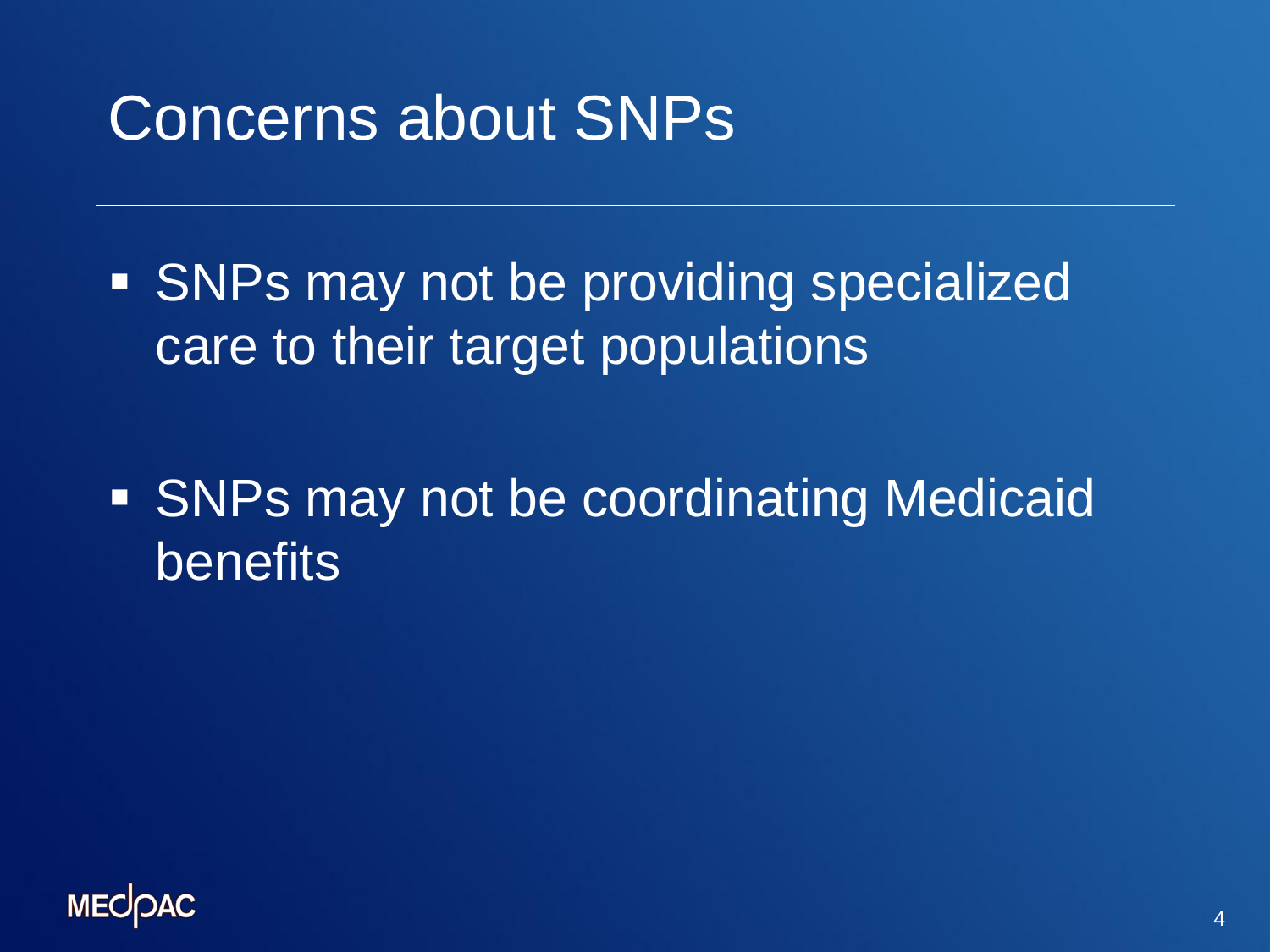# Concern: SNPs may not be providing specialized care

- **In 2008, MedPAC recommended that CMS** establish performance measures tailored to SNPs
- **SNPs now required to report quality data**

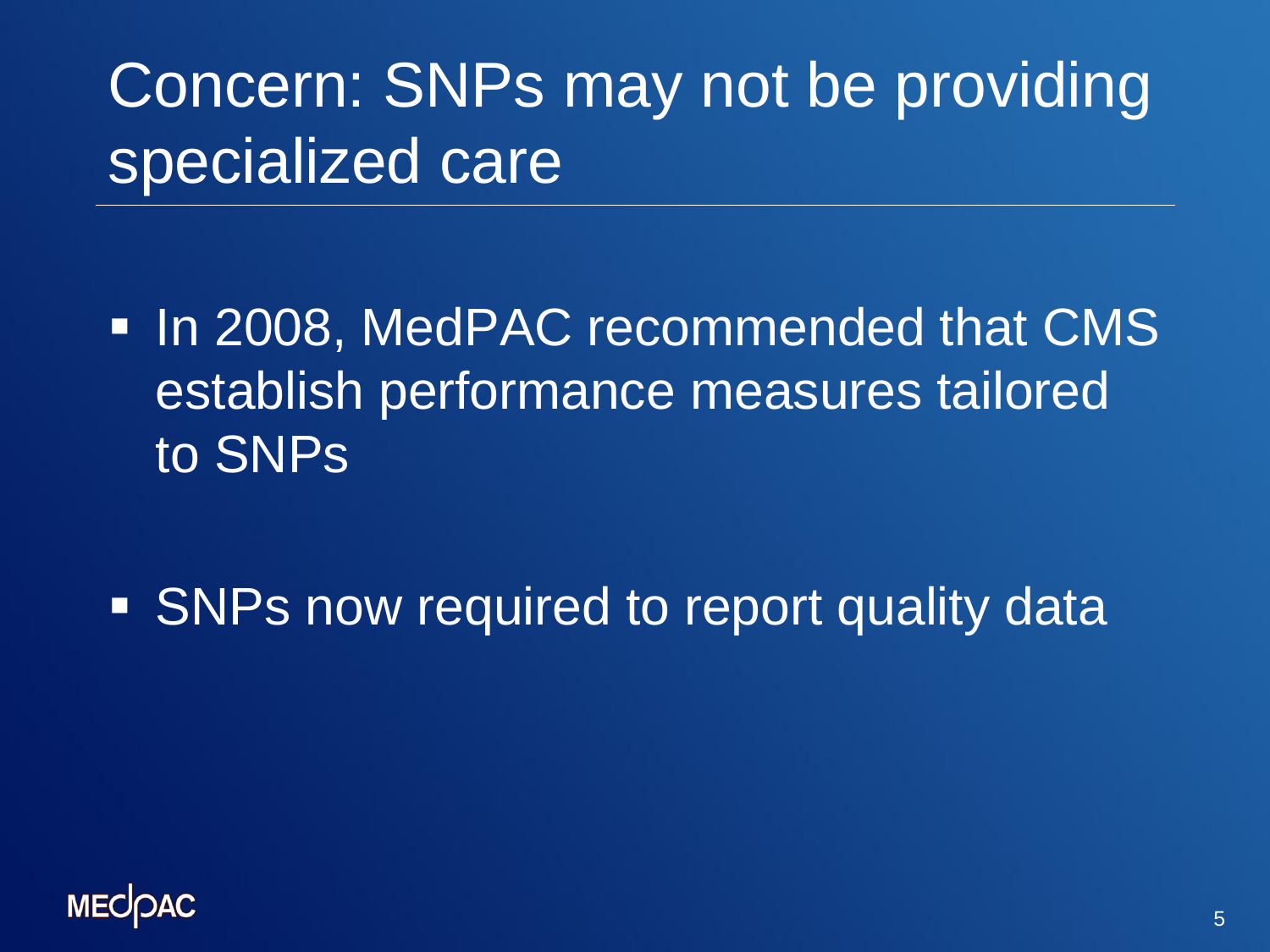#### Plans are required to report:

| SNP-<br>specific<br>data | <b>15 HEDIS</b><br><b>Measures</b>                         | <b>Structure &amp;</b><br><b>Process</b><br><b>Measures</b> | <b>Models</b><br>of Care                                   |
|--------------------------|------------------------------------------------------------|-------------------------------------------------------------|------------------------------------------------------------|
| To Whom?                 | <b>Collected by</b><br>NCQA,<br>then sent to<br><b>CMS</b> | <b>Collected by</b><br>NCQA,<br>then sent to<br><b>CMS</b>  | <b>Collected by</b><br>CMS,<br>then sent to<br><b>NCQA</b> |
| Published?               | 2008                                                       | <b>No</b>                                                   | <b>No-NCQA</b><br>approval<br>begins 2012                  |

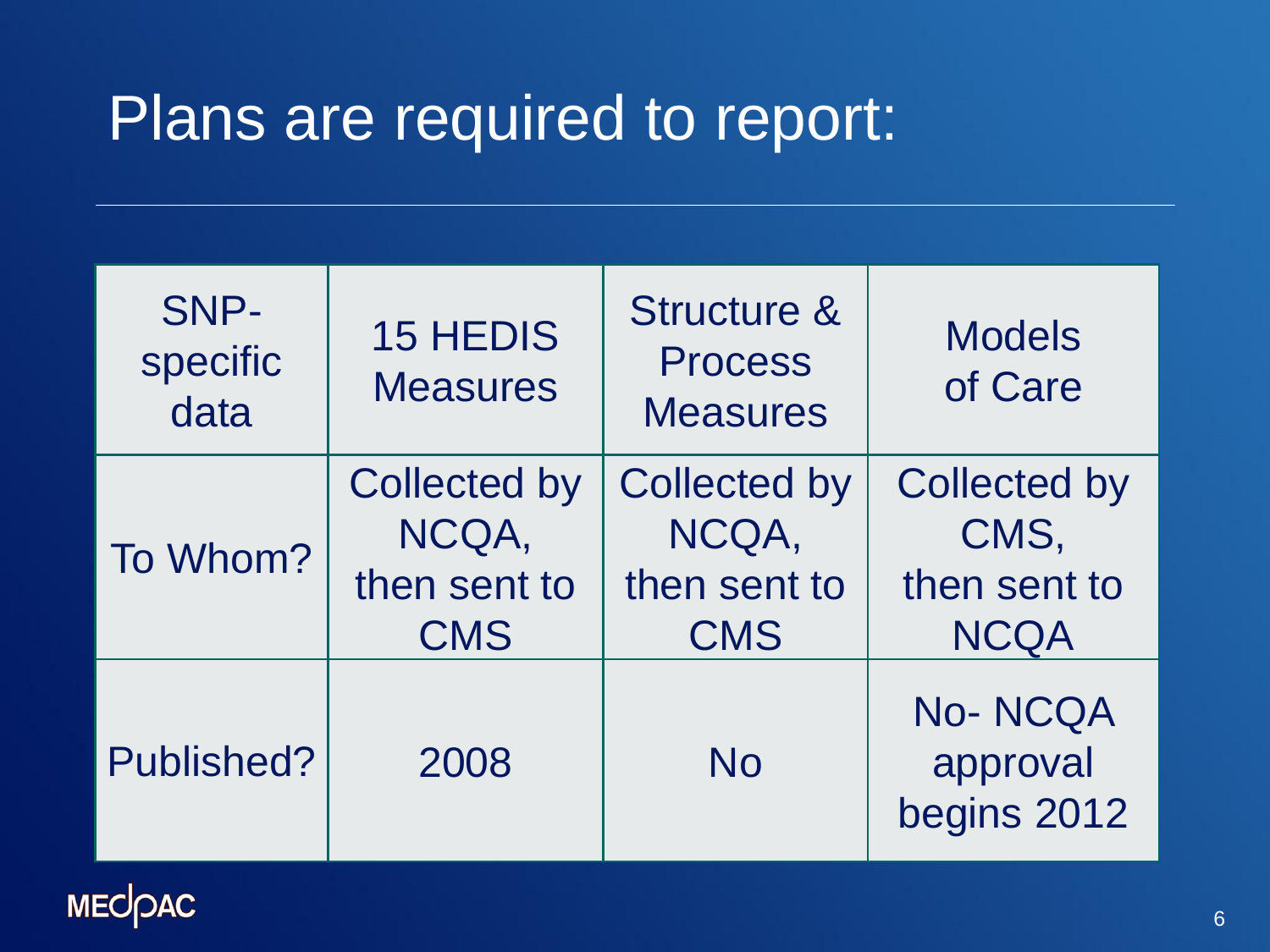#### NCQA model of care approval

**PPACA requires all SNPs to be NCQA** approved

 CMS has outlined a potential approval process using the Models of Care (MOC)

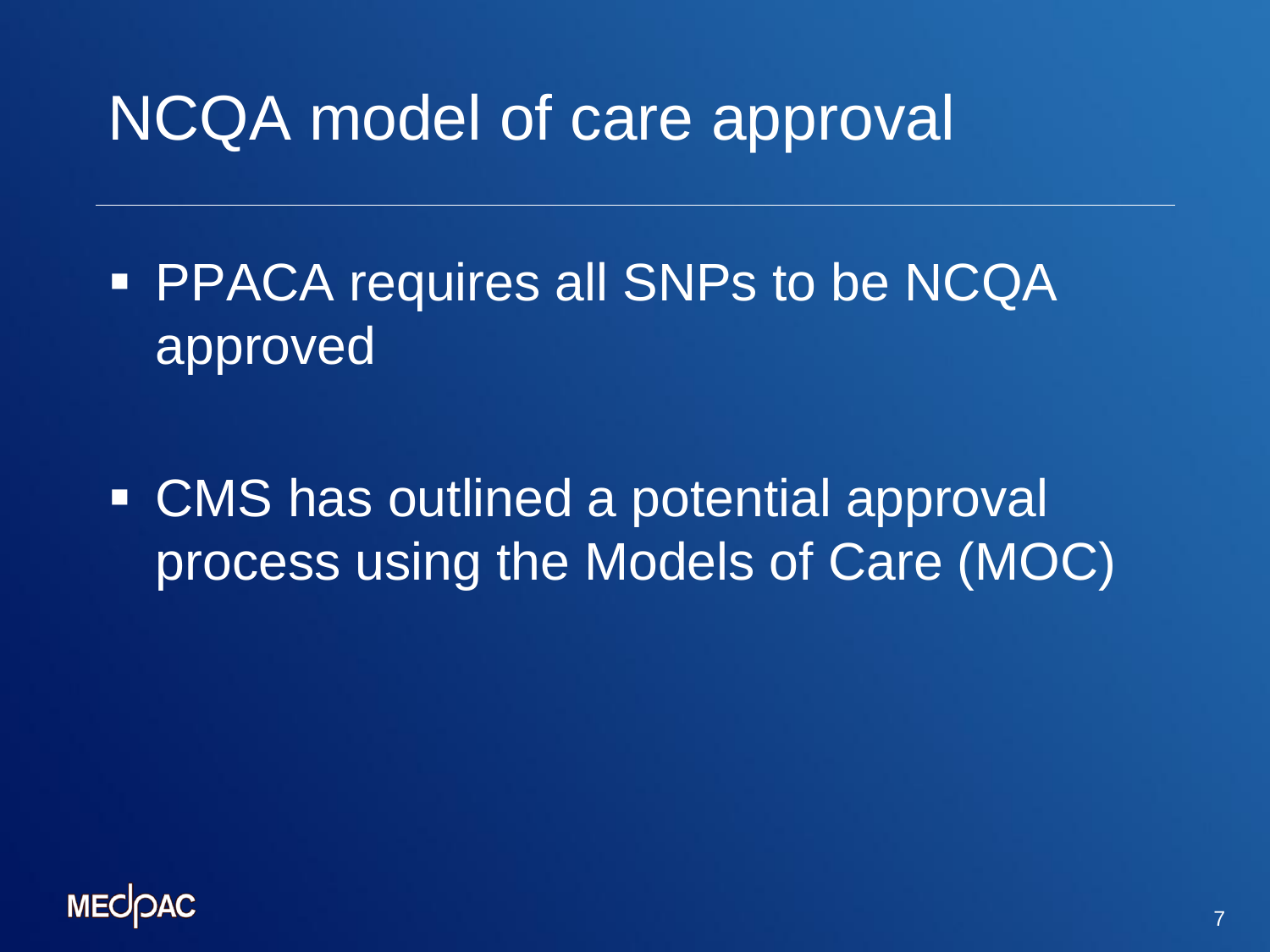# Concern: SNPs may not be coordinating Medicaid benefits

- **EXCOMMISSION recommended the Congress** require D-SNPs to contract with states to coordinate Medicaid benefits
- **PPACA extends deadline for D-SNPs to** contract with states to December 31<sup>st</sup>, 2012

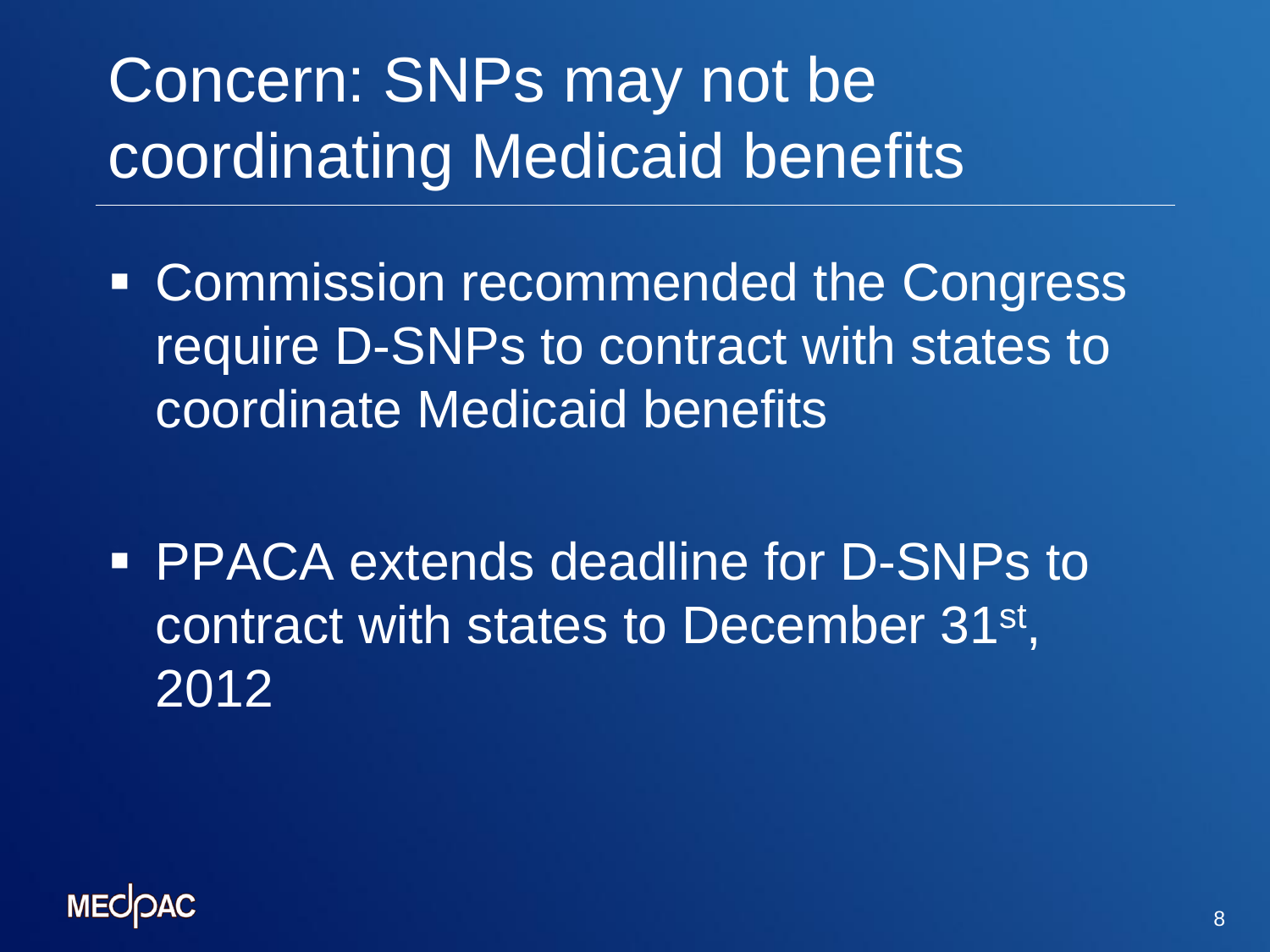## Analysis of care coordination activities

- CMS shared with us the MOC submitted by SNPs
- **Did not receive a MOCs for every SNP** 
	- **Only new and expanding SNPs were required** to submit one
	- Many SNPs with distinct contract numbers have the same parent company
	- **Some plans submitted the same MOC for all** SNPs (chronic, institutional, dual)

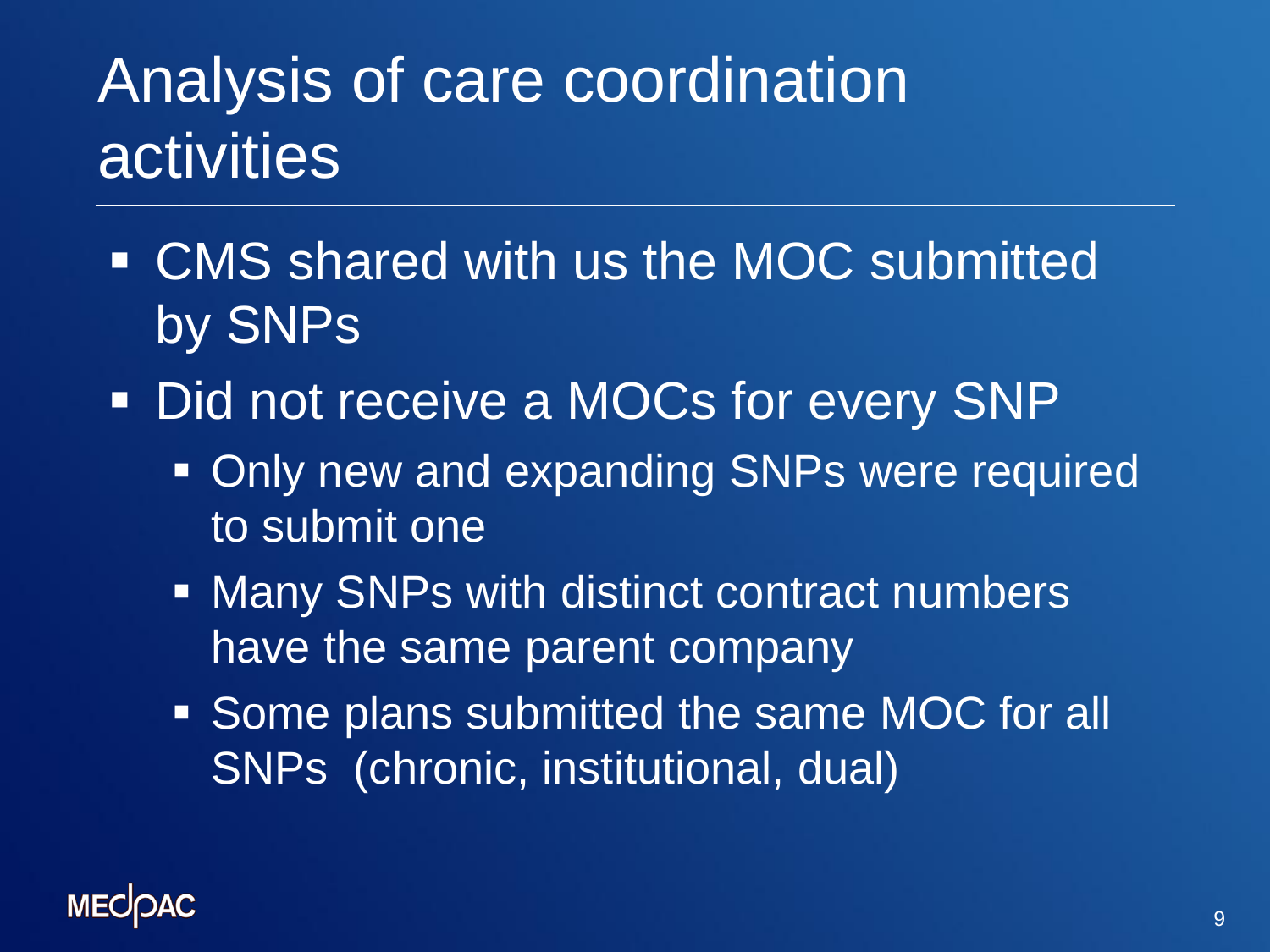#### Evaluated MOC for key care coordination activities of fully-integrated programs

- SNP target population
- **Risk assessment process**
- Care during transitions
- **Nedication reconciliation**
- **Patient education**
- **Utilization management**
- **EXPOCED Coordination with Medicaid benefits**

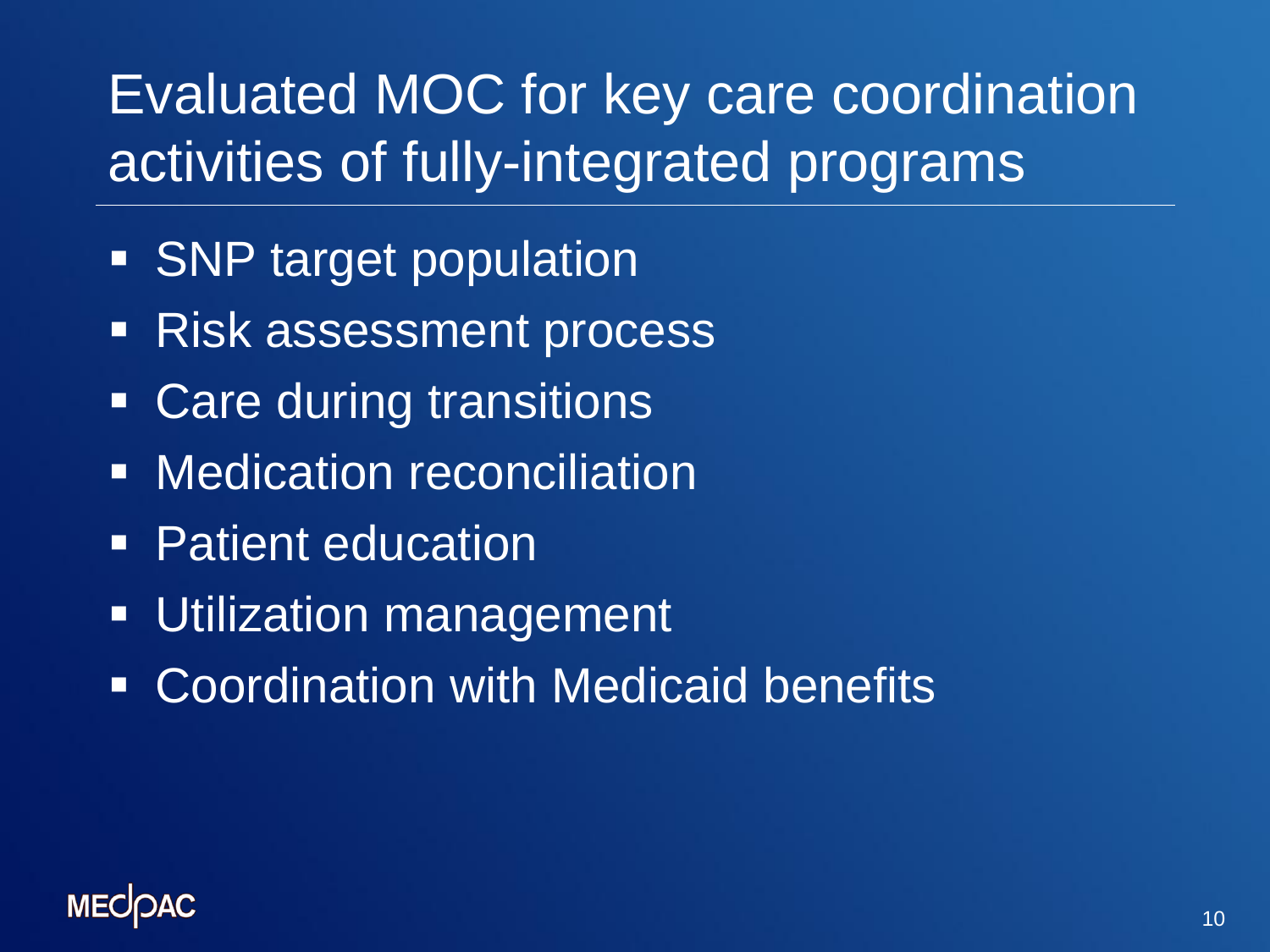## Linking MOC to SNP quality measures

- **If Identified strong and weak model of care** descriptions and tried to link them to publicly available quality measures
- **Star ratings at contract level**
- **SNP- specific HEDIS**
- **Structure and process measures**

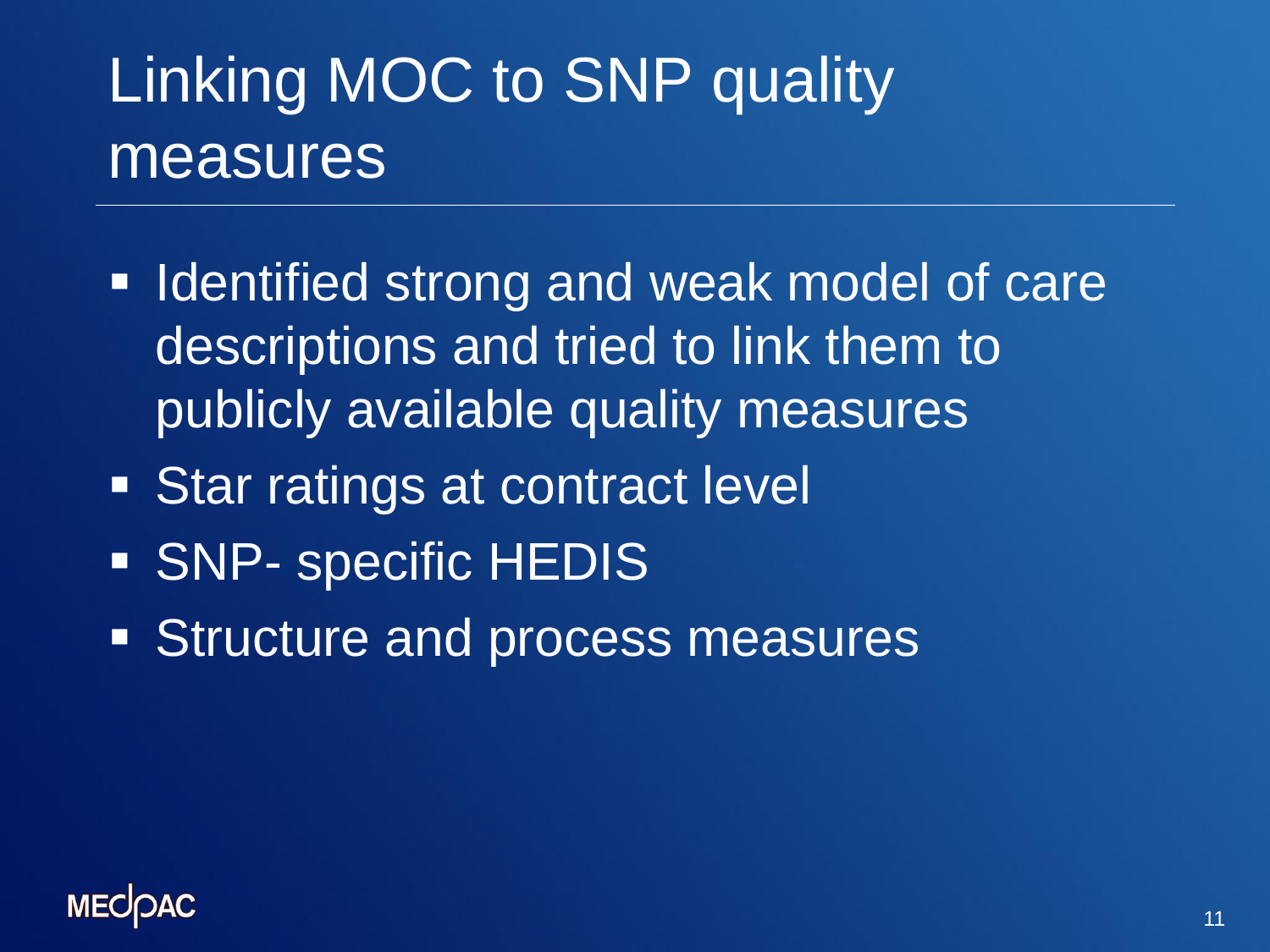## Overall, key information is missing from the D-SNP models of care

- **Information missing from D-SNP MOC** questions on:
	- **Key care coordination elements**
	- Coordination with Medicaid services

**D-SNP MOC descriptions often general** or vague

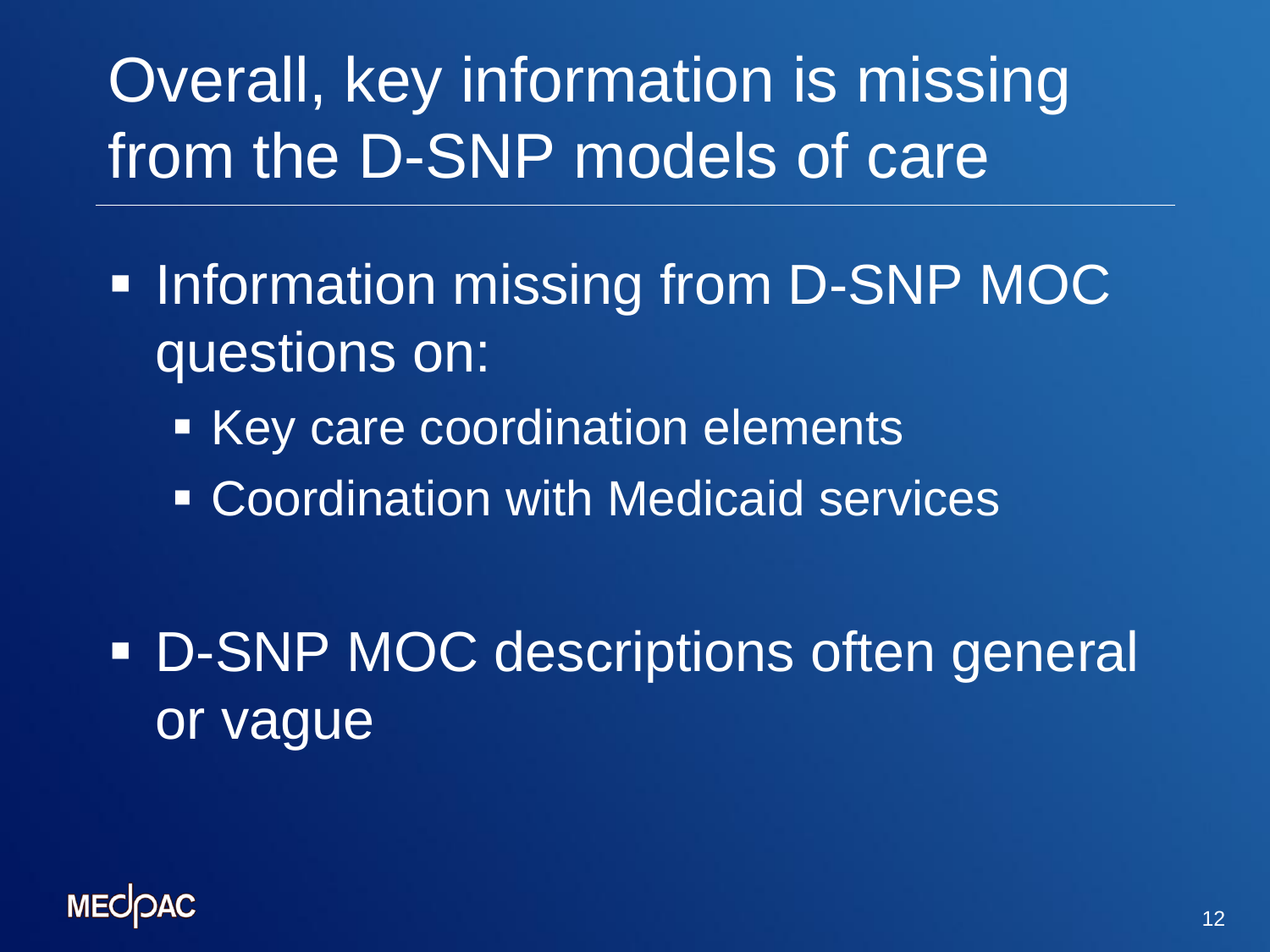## Enrolled populations are often not described

- Characteristics of dual-eligible enrollees often missing
- **Nore often described care coordination for** chronically ill or those who elected care management
- **Some plans submitted same MOC for** more than one type of SNP

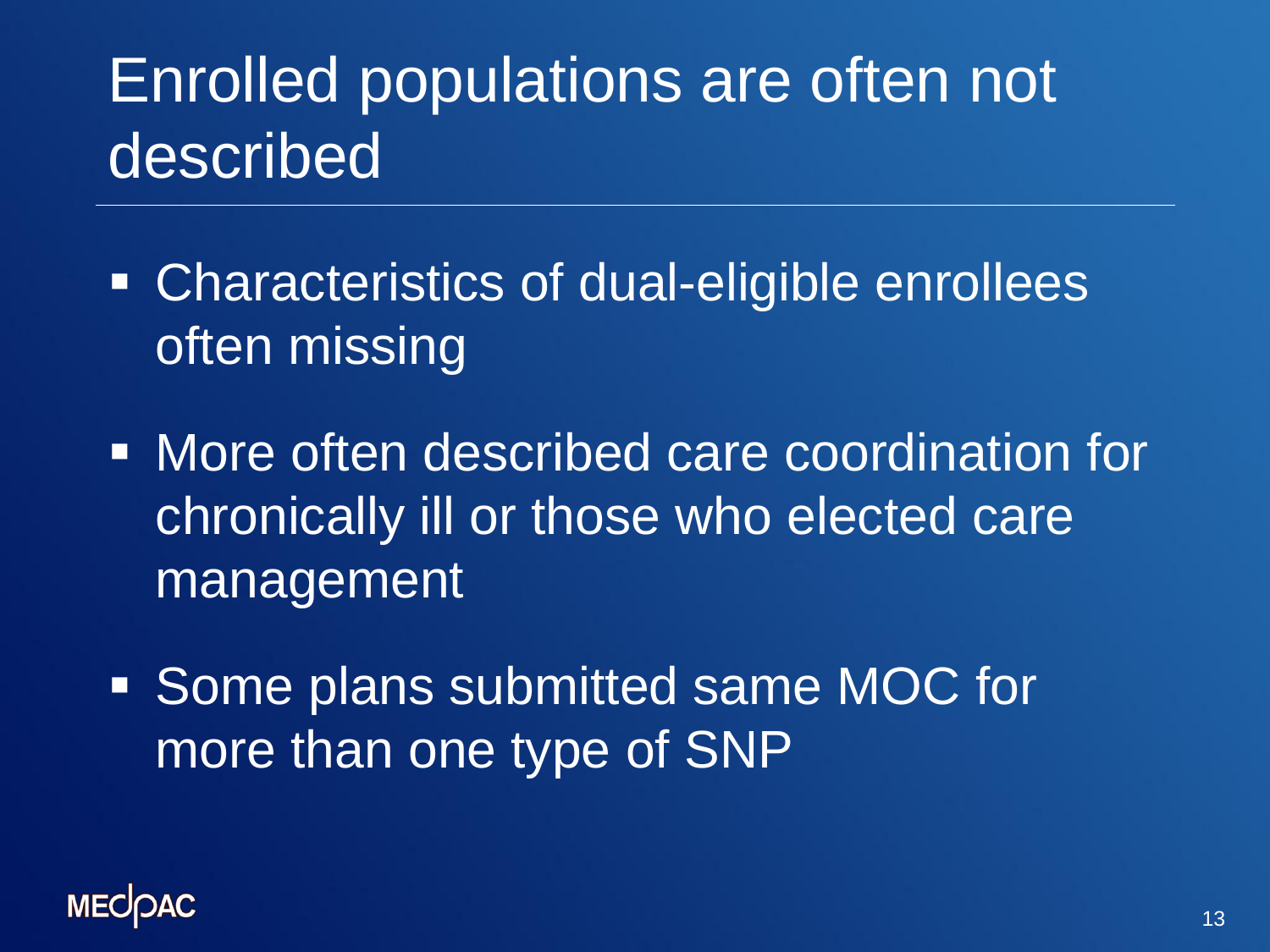A number of core care coordination activities are not typically described

Key care coordination elements described:

• Risk assessment process

Key care coordination elements not often described:

- Care transitions
- Medication **reconciliation**
- Patient education
- Real-time utilization management

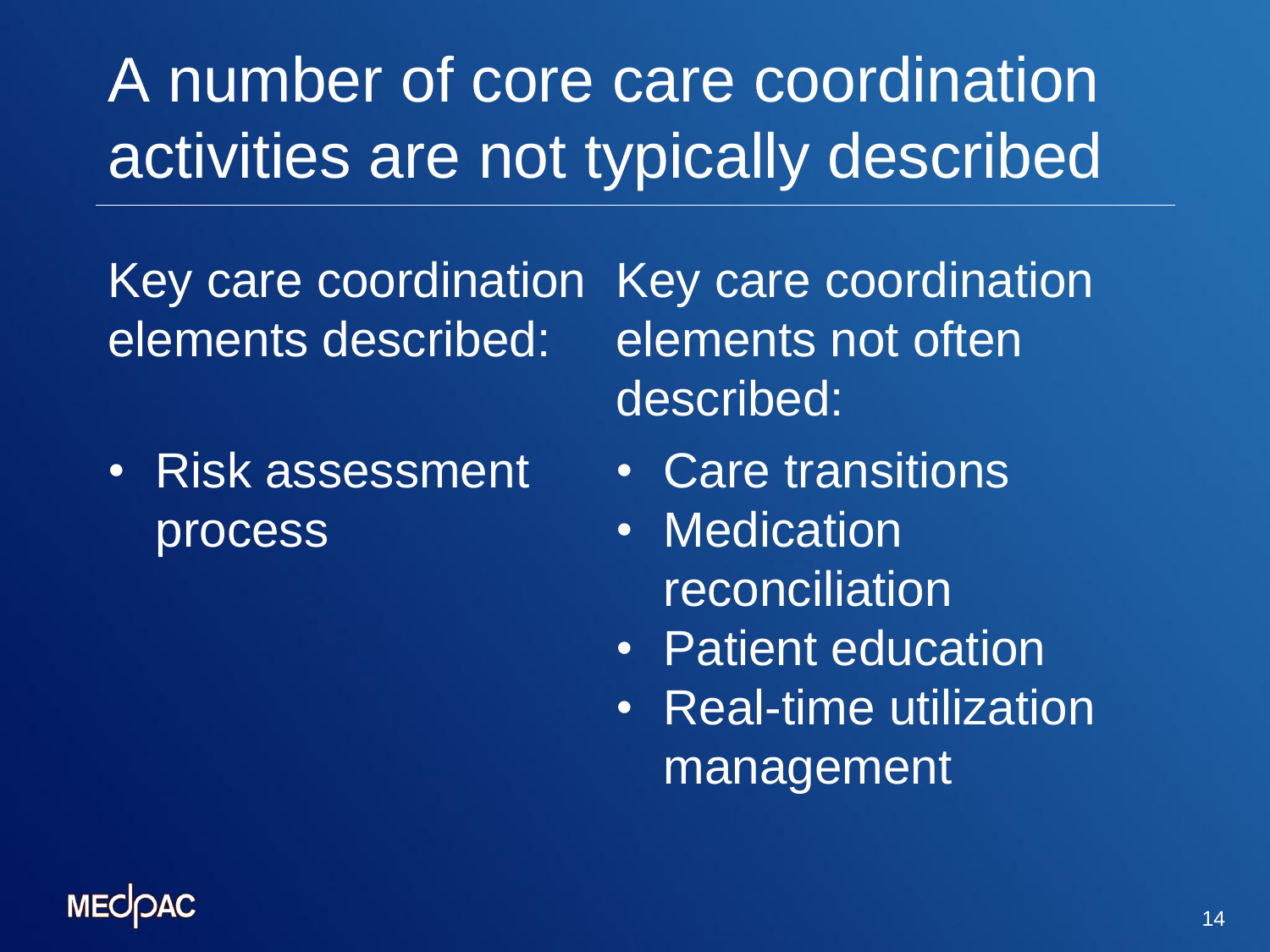#### Example of a better D-SNP MOC description of core care coordination activities

| <b>Transition</b><br>care   | Case manager is responsible for:<br>assuring that information is sent to receiving<br>$\bullet$<br>institution<br>ensuring that members understand discharge orders<br>$\bullet$<br>investigating adverse events<br>$\bullet$<br>providing feedback to providers and institutions<br>$\bullet$ |
|-----------------------------|------------------------------------------------------------------------------------------------------------------------------------------------------------------------------------------------------------------------------------------------------------------------------------------------|
| <b>Patient</b><br>education | High risk members receive:<br>review of the current treatment plan<br>$\bullet$<br>calls from a health coach to discuss the member's<br>$\bullet$<br>goals<br>Low risk members receive:                                                                                                        |
|                             | ongoing health education<br>$\bullet$<br>opportunity to contact a health coach<br>$\bullet$                                                                                                                                                                                                    |

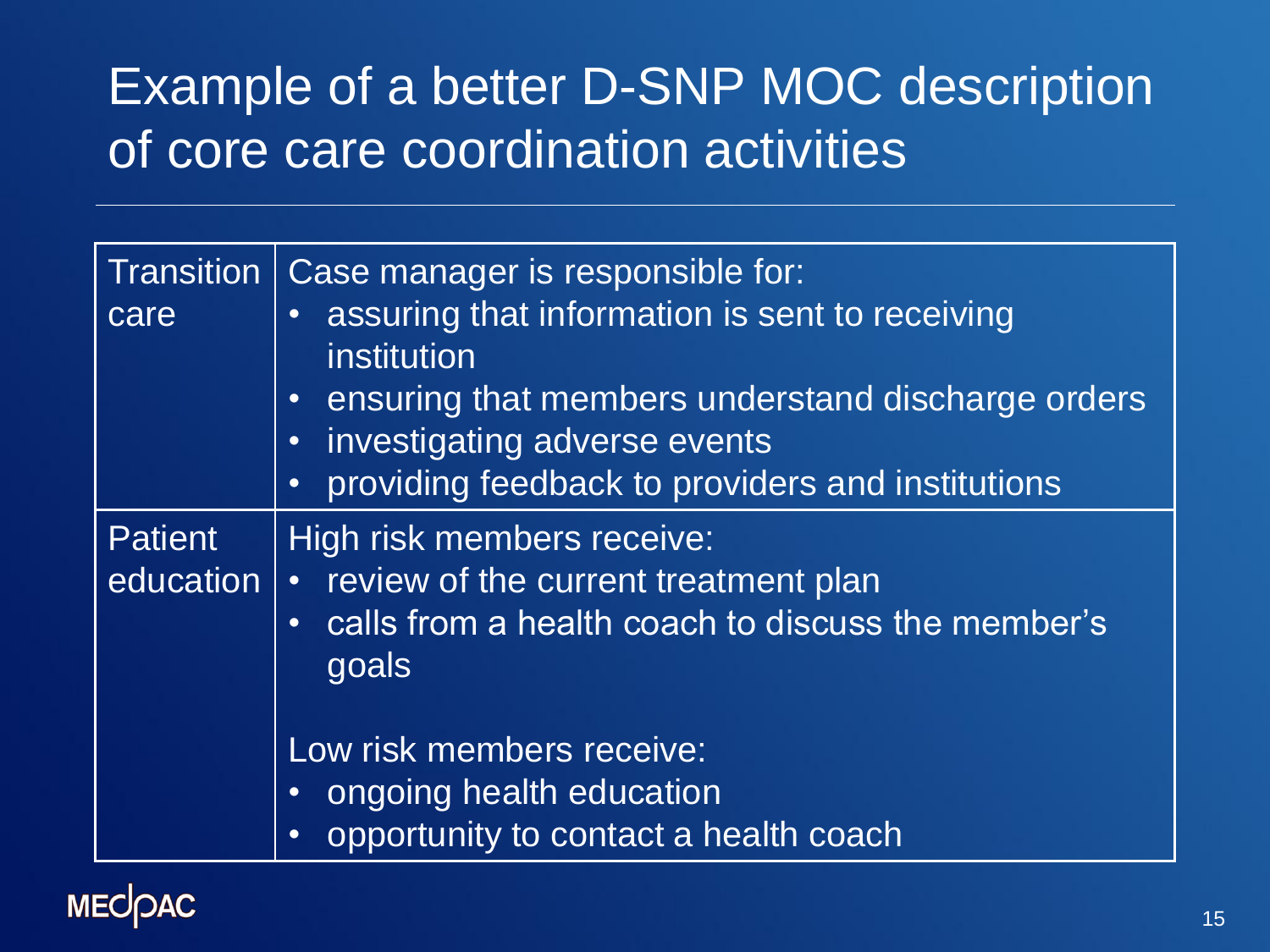Coordination with Medicaid services are often not described

- **D-SNPs are not required to report on** Medicaid coordination
- Majority of MOCs do not describe coordination with Medicaid benefits
- **Descriptions that are available are often** vague
- Most MOCs do not state whether D-SNP has a state contract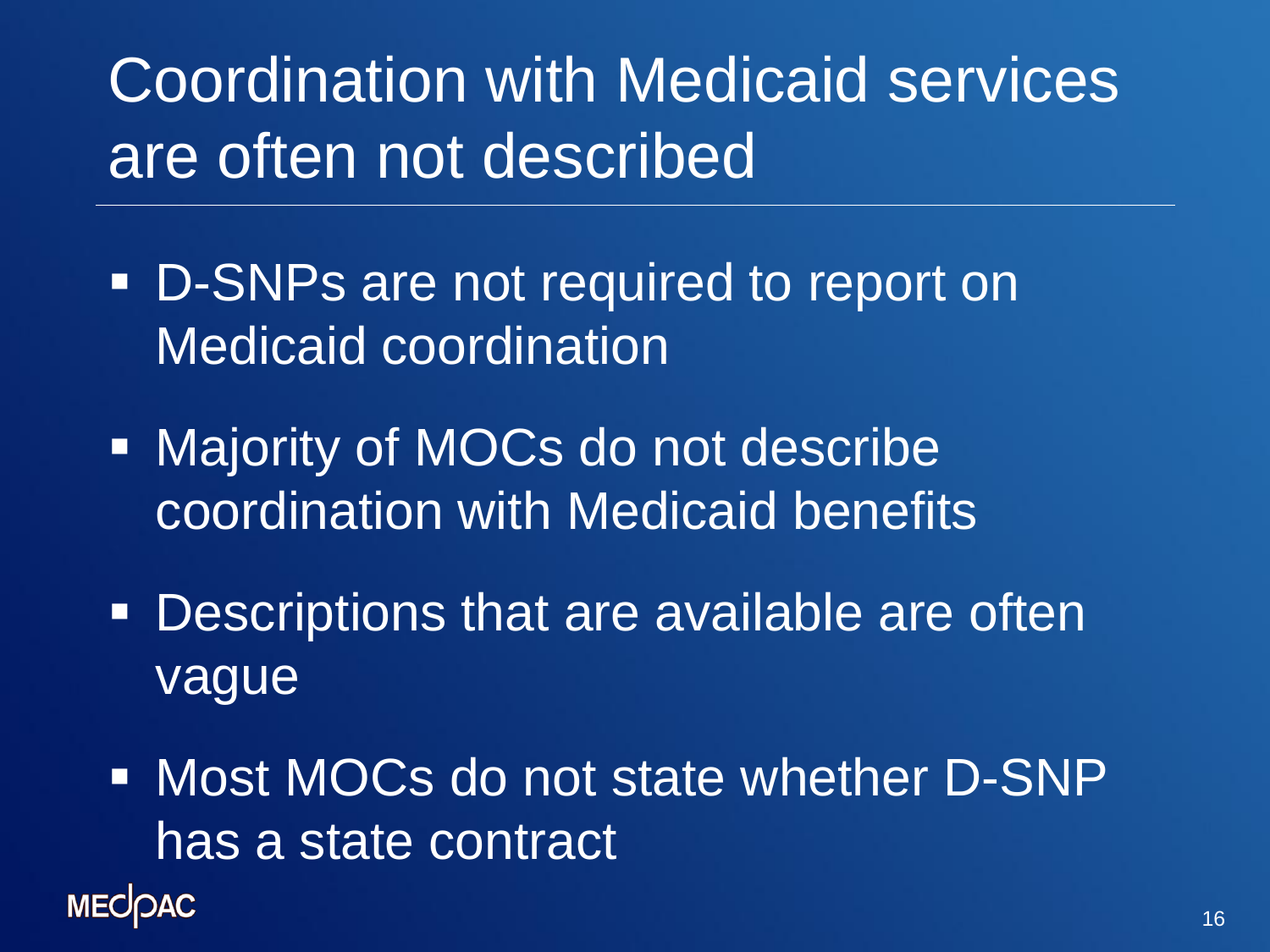## Example of a D-SNP description of Medicaid coordination

- **SNP** maintains a registry of social services organizations
- **SNP** directs members to housing assistance, legal and financial counseling, and community support groups
- Care managers are aware of members' Medicaid eligibility and assist members in the coordination of benefits
- **Nembers are provided with a directory of providers** who accept both Medicare and Medicaid

#### **MECOAC**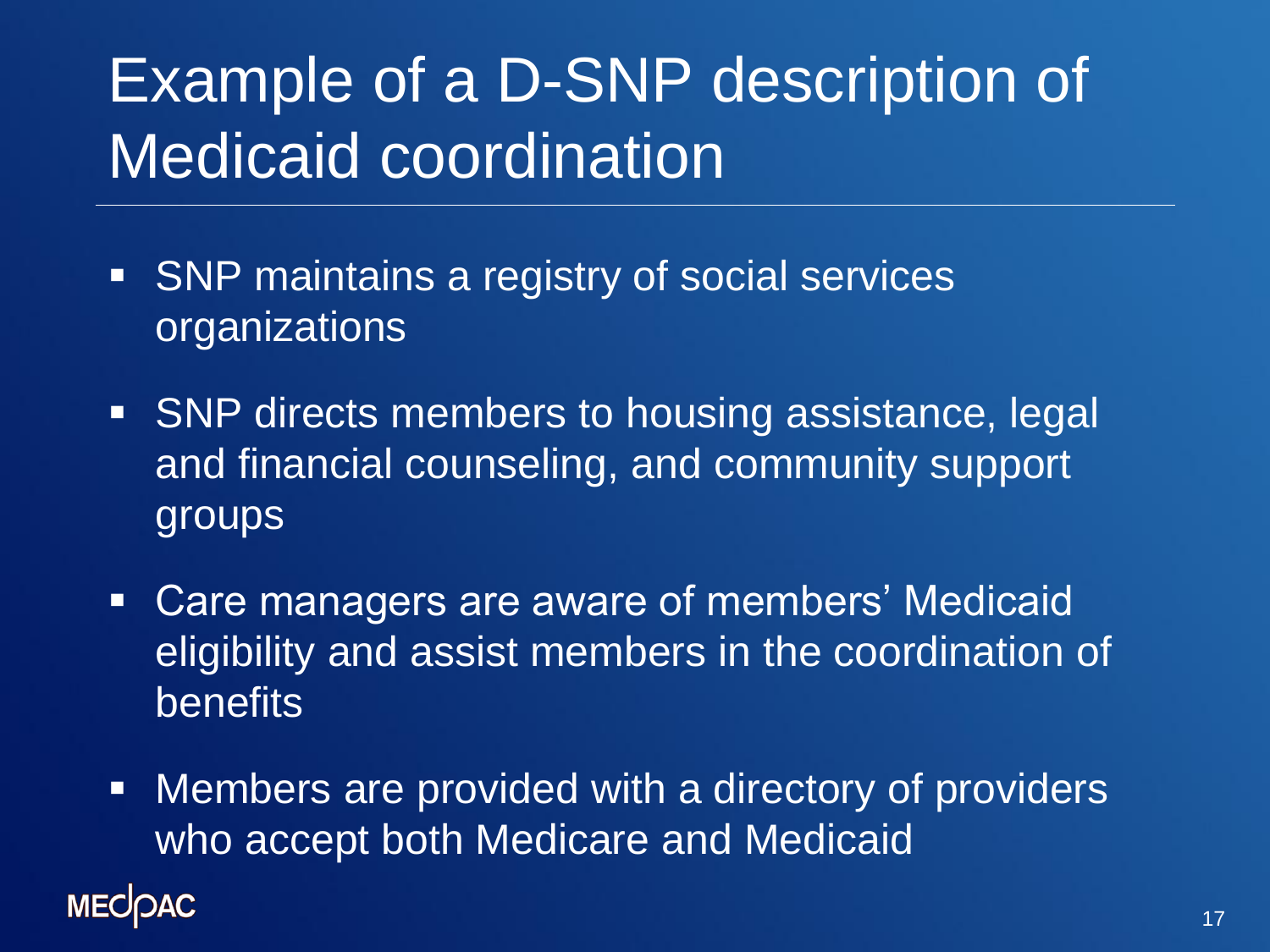# Lack of publicly available quality data for SNPs

- Not possible to compare MOCs and quality data
- MA star ratings often calculated at plan level, not individual SNP level
- **HEDIS subset measures not reported** since 2008
- NCQA structure and process measures not reported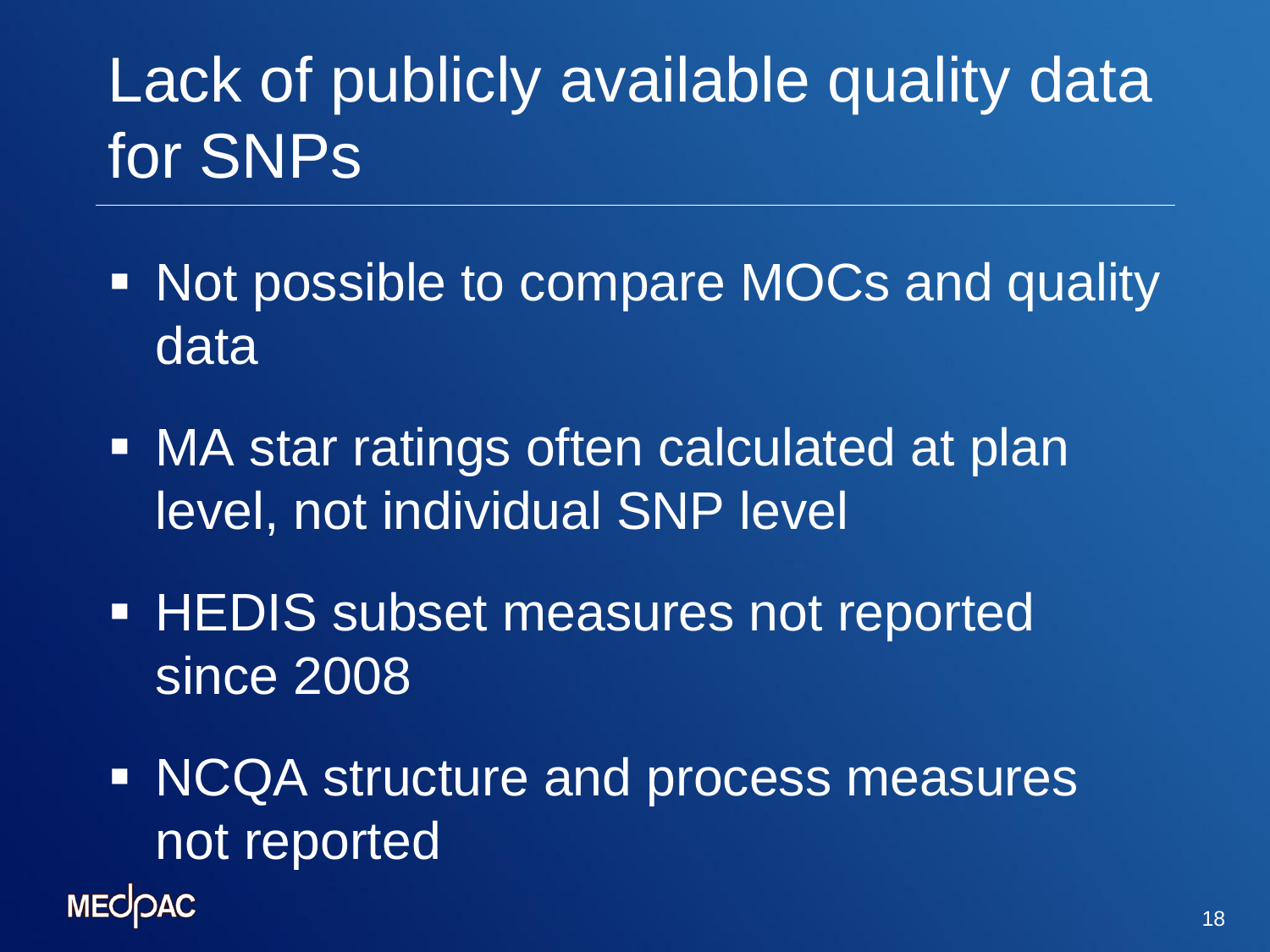# Improving and streamlining D-SNP data

- D-SNPs should be evaluated on the complete set of care coordination activities, including Medicaid integration
- Data collection should be streamlined
- **Benefits to public reporting of SNP measures** 
	- **Helps beneficiaries make informed choices**
	- **Can evaluate and compare SNP quality**

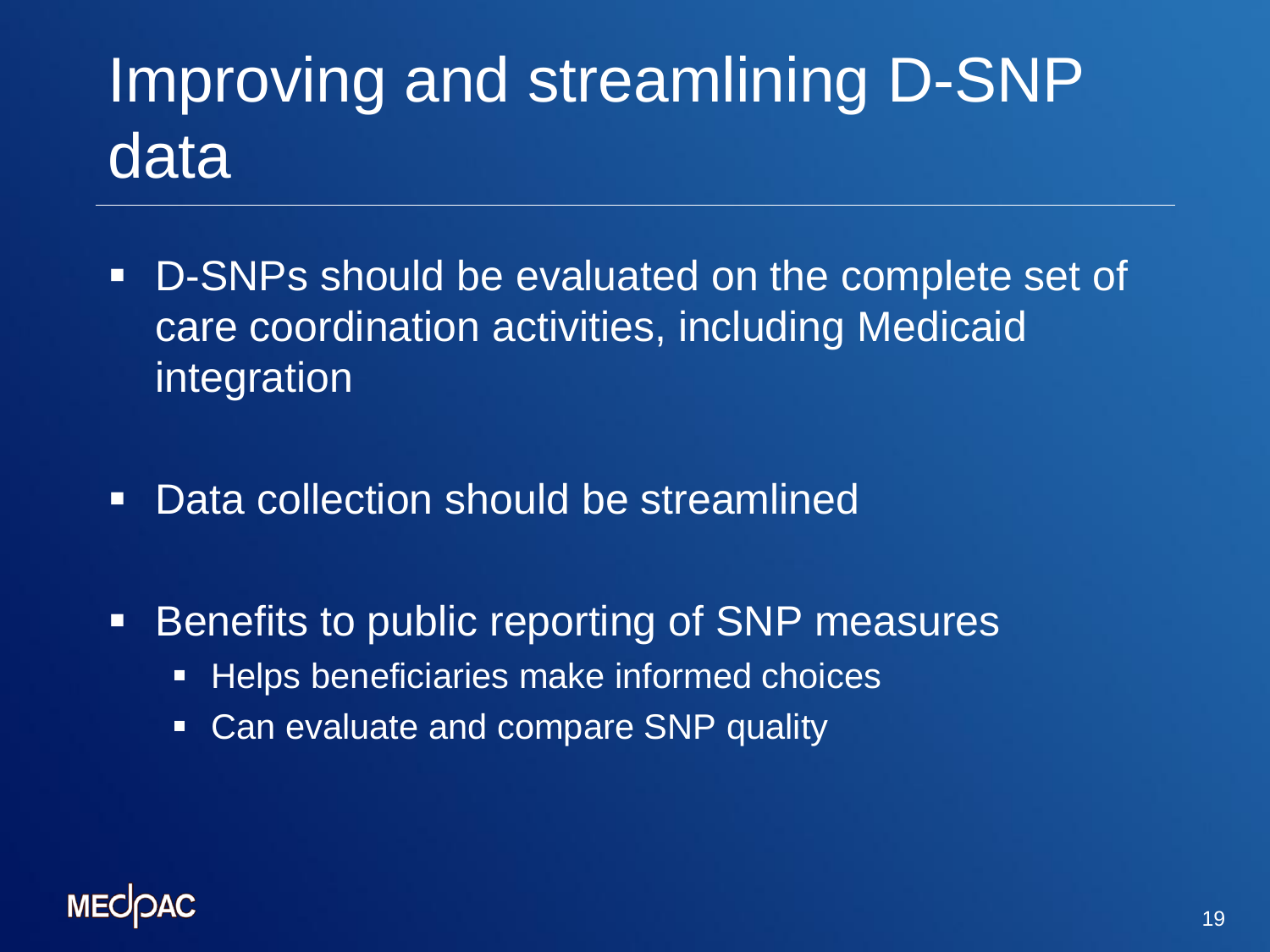#### Next steps of this analysis

- Questions for today's discussion:
	- Should D-SNPs be evaluated on the care coordination elements in our framework, including Medicaid coordination?
	- **Are there key elements missing that should be added?**

- **April presentation will address:** 
	- **IMPROVING the D-SNP data collection tool to include all key** elements and reduce reporting and review burden
	- Streamlining D-SNPs' evaluation and approval processes

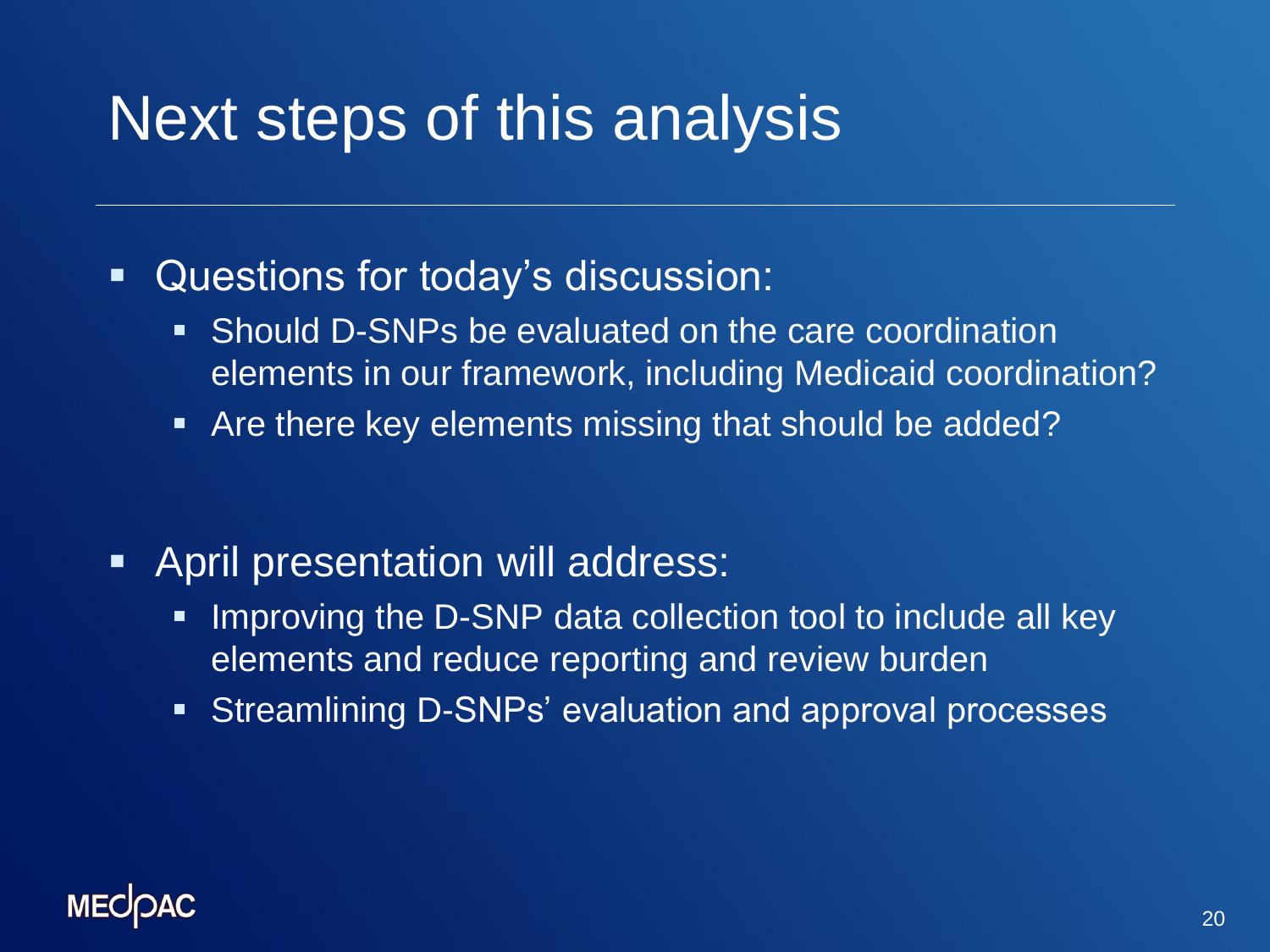# Next steps of this analysis (continued)

- **June report chapter:** 
	- **Site visit and interview findings on integrated care programs**
	- **Findings from evaluation of D-SNPs' models of care**